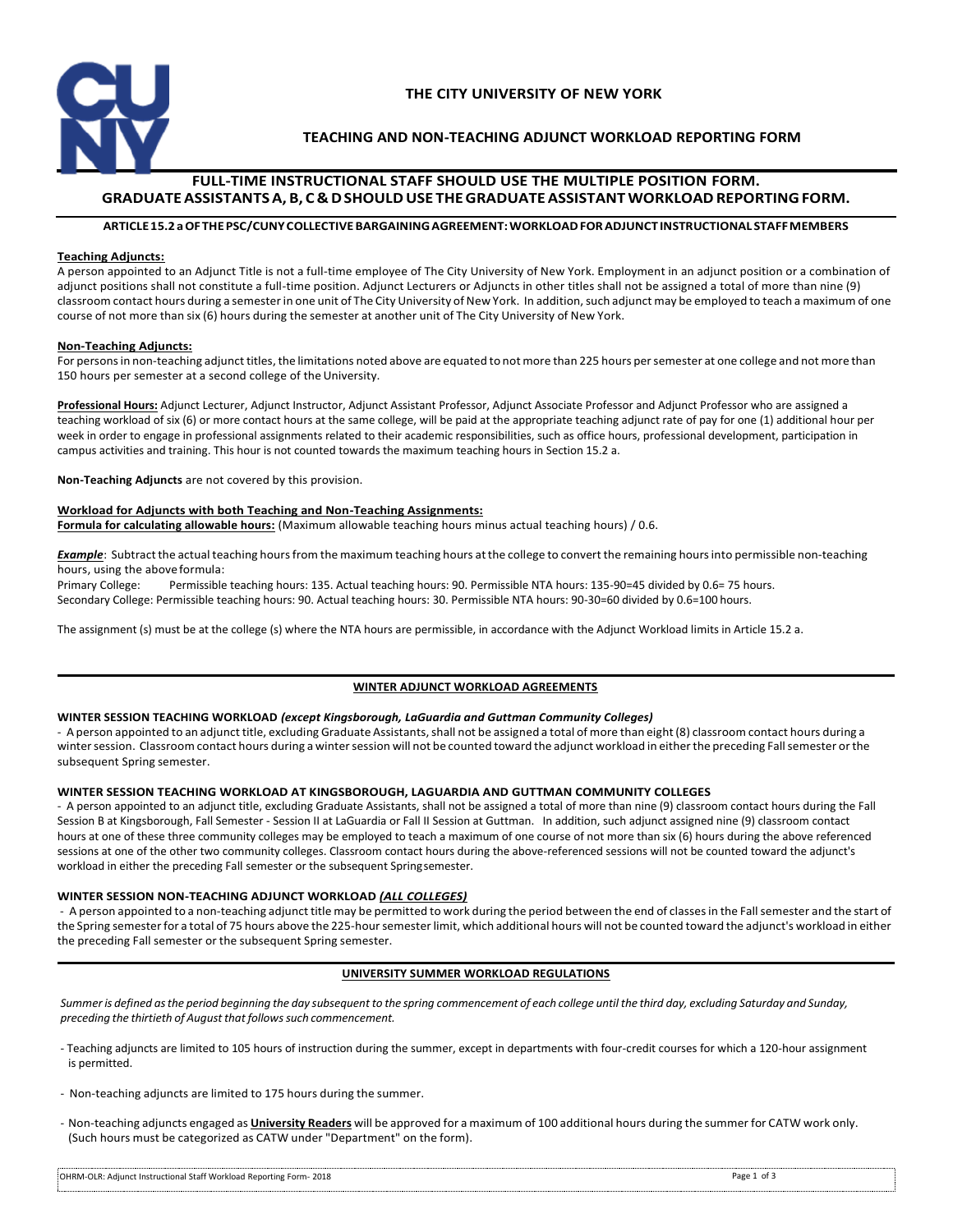#### **ADDITIONAL ADJUNCT WORKLOAD AGREEMENTS**

#### **AMERICAN SIGN LANGUAGE**

- Persons in adjunct titles who are appointed to teach American Sign Language courses at CUNY will be permitted to teach a maximum of two courses totaling not more than twelve (12) contact hours per week at any one unit of the University during the Fall or Spring semesters. Such persons shall not be permitted to teach any additional courses at any other unit of the University during any semester when they are teaching American Sign Language courses totaling more than nine (9) hours at one unit.

#### **INTERSESSION BASIC SKILLS IMMERSION PROGRAM**

- Effective for the periods between January 1 and the beginning of each spring semester, persons in adjunct titles who teach courses in the Intersession Basic Skills Immersion Program may be assigned up to one such course at one of the units of the University in excess of the limitations established in Article 15.2 *(see above).* 

#### **CLINICAL NURSES**

**-** Persons in adjunct titles who are appointed to teach clinical nursing courses at CUNY will be permitted to teach a maximum of twelve (12) contact hours per week at any one unit of the University during the Fall and Spring semesters. Such persons shall not be permitted to teach any additional courses at any other unit of the University during any semester when they are teaching clinical nursing courses of more than nine (9) hours at any one unit.

#### **UNIVERSITY READERS:**

Up to 125 non-teaching adjunct hours per semester as a University Reader at University Scoring Centers will not be counted towards the adjunct's workload in either the fall or the spring semester. (Such hours must be categorized as CATW under "Department" on the form).

Up to 175 non-teaching adjunct hours per semester as a Borough Chief Reader will not be counted towards the Borough Chief Reader's adjunct workload in either the fall or the spring semester. (Such hours must be categorized as CATW under "Department" on the form).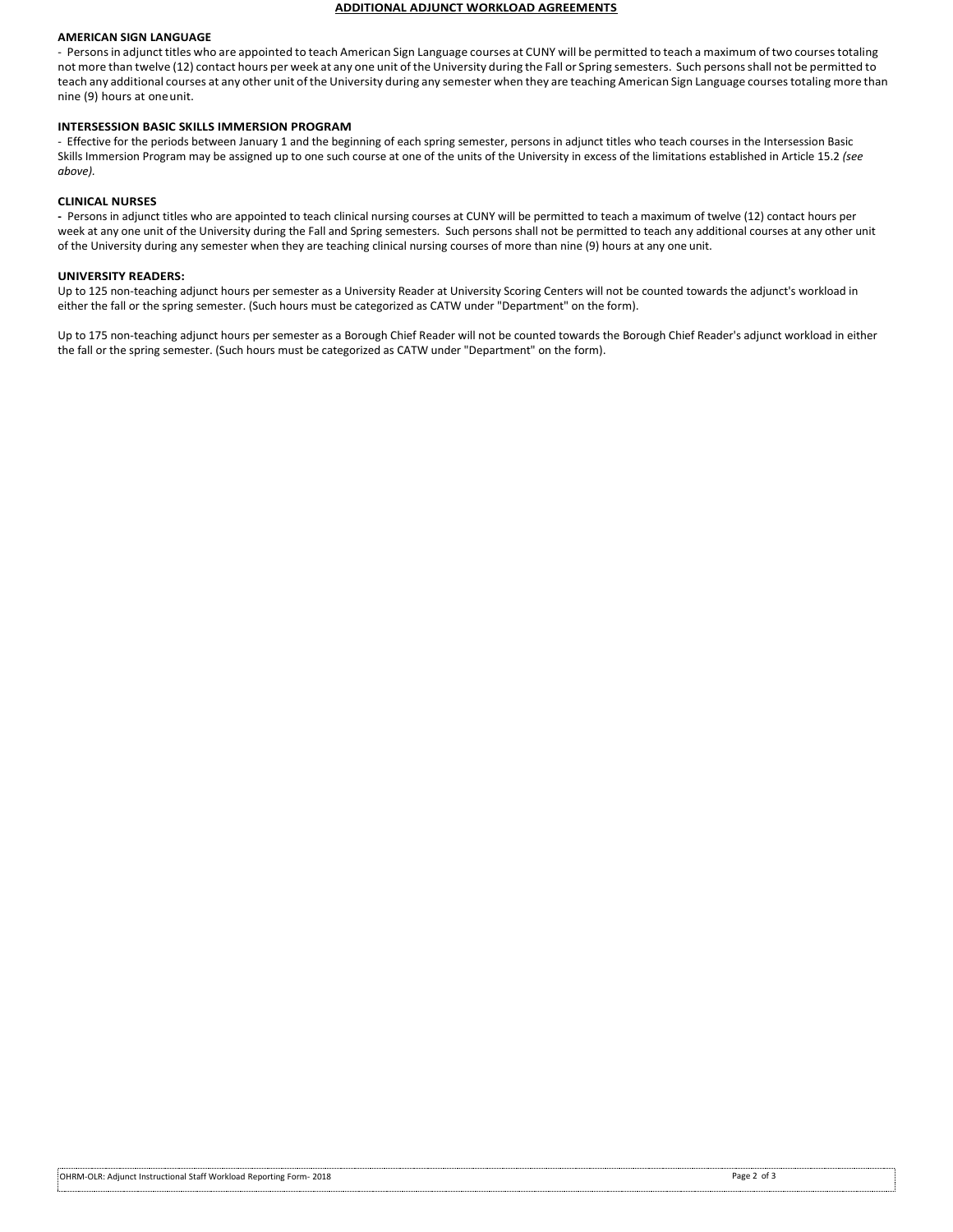## **WORKLOAD REPORTING FORM FOR ADJUNCT INSTRUCTIONAL STAFF MEMBERS ONLY**

#### **PRIMARY COLLLEGE OF EMPLOYMENT**

*Full-time Instructional Staff with adjunct assignments must use the Multiple Position Form for Full-time Faculty OR the Multiple Position Form for Non-teaching Instructional Staff.* 

*Graduate Assistants A, B, C and D working as Adjuncts must use the Graduate Assistant Workload Form.* 

## **To be completed by the Employee**

| <b>Contract Title</b>                                                    | Semester/Session | Year                                                 |  |  |
|--------------------------------------------------------------------------|------------------|------------------------------------------------------|--|--|
| Name                                                                     | Empl. ID         |                                                      |  |  |
| Primary contact number                                                   | email            |                                                      |  |  |
| <b>Primary College of Employment</b>                                     |                  |                                                      |  |  |
| Complete one section for each course or non-teaching adjunct appointment |                  |                                                      |  |  |
| <b>Department</b>                                                        |                  | <b>Non-Teaching Hours/Weekly</b>                     |  |  |
| Course no.<br>Course Title                                               |                  | <b>Teaching Hours/Weekly</b>                         |  |  |
| Department                                                               |                  | <b>Non-Teaching Hours/Weekly</b>                     |  |  |
| Course Title<br>Course no.                                               |                  | <b>Teaching Hours/Weekly</b>                         |  |  |
| <b>Department</b>                                                        |                  | Non-Teaching Hours/Weekly                            |  |  |
| Course no.<br>Course Title                                               |                  | <b>Teaching Hours/Weekly</b>                         |  |  |
| <b>Total Teaching Hours for Semester or Session</b>                      |                  | <b>Total Non-teaching Hours for Semester/Session</b> |  |  |

## **Certification:**

I certify that I have read the above provisions, and that I have not accepted and will not accept an assignment with any college or unit of CUNY that will exceed the limitations set forth on Pages 1 & 2, unless such limitations have been explicitly waived by my college in accordance with the agreement between the University and the PSC. I further certify that if there are any changes in my workload during the semester, I will submit an updated form to my respective Department Chair and/or Unit Head at each college of employment to reflect these changes. Failure to comply with the terms of this certification may result in referral for disciplinary action in accordance with the terms of the PSC/CUNY collective bargaining agreement, which could result in a penalty up to and including discharge.

**Signature** Date **Date Date** 

## **Department Chairperson/Unit Head Approval:**

| <b>College of Employment</b>                                                                                                               | Department |             |  |  |
|--------------------------------------------------------------------------------------------------------------------------------------------|------------|-------------|--|--|
| I certify that I have reviewed the form and that it accurately reflects the course (s) and/or non-teaching hours assigned at this College. |            |             |  |  |
| Name                                                                                                                                       | Signature  | Date        |  |  |
| OHRM-OLR: Adjunct Instructional Staff Workload Reporting Form-2018                                                                         |            | Page 3 of 3 |  |  |